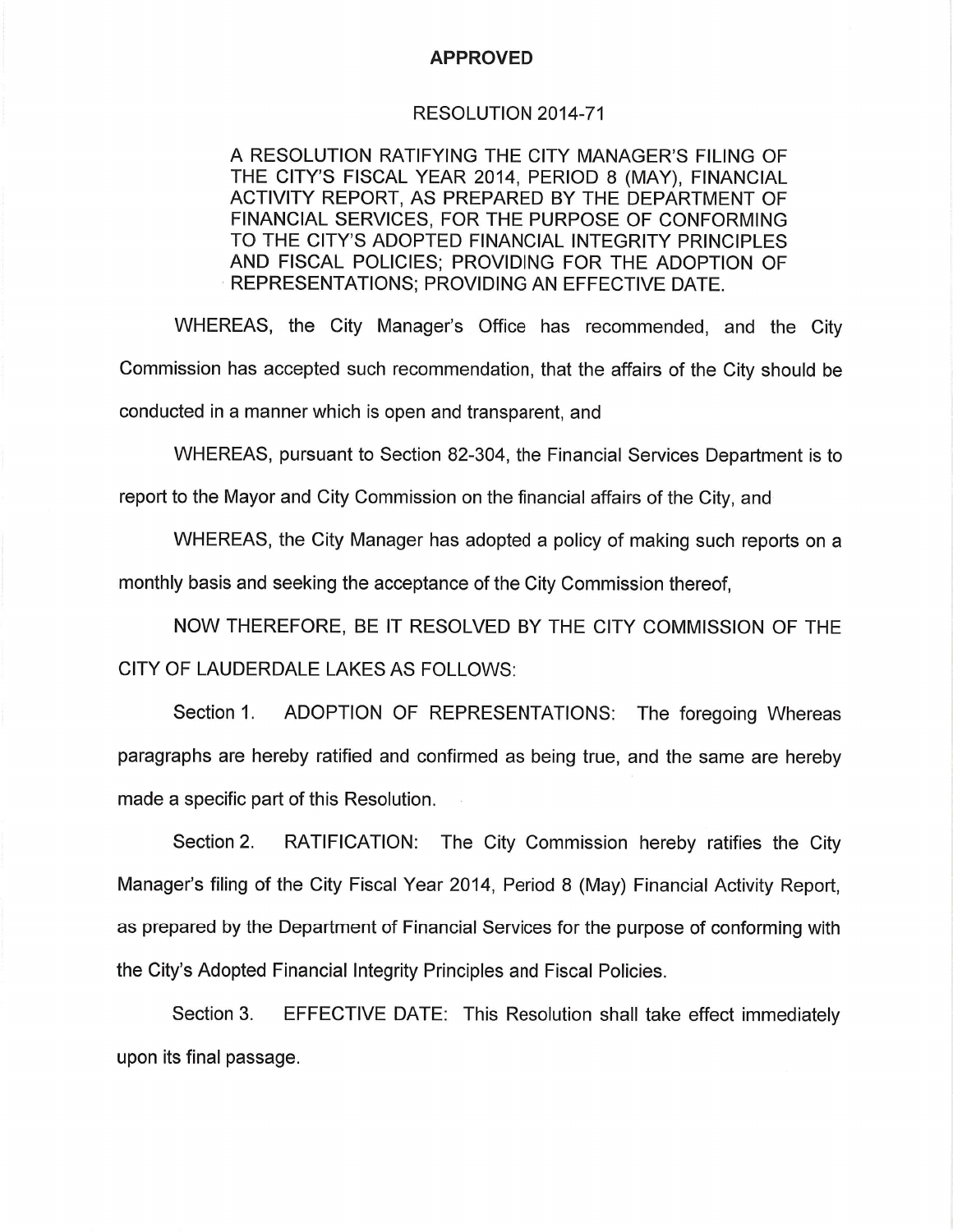ADOPTED BY THE CITY COMMISSION OF THE CITY OF LAUDERDALE LAKES AT ITS REGULAR MEETING HELD JUNE 24, 2014.



**BARRINGTON A. RUSSEI** ∕SR., MAYOR

SHARON HOUSLIN, ACTING CITY CLERK

JCB:jla Sponsored by: MARIE W. ELIANOR, Financial Services Director

## **VOTE:**

Vice-Mayor Eileen Rathery **Commissioner Edwina Coleman Commissioner Eric Haynes Commissioner Gloria Lewis Commissioner Patricia Williams Commissioner Levoyd Williams** 

| (For) | (Against) | (Other) |
|-------|-----------|---------|
| (For) | (Against) | (Other) |
| (For) | (Against) | (Other) |
| (For) | (Against) | (Other) |
| (For) | (Against) | (Other) |
| (For) | (Against) | (Other) |